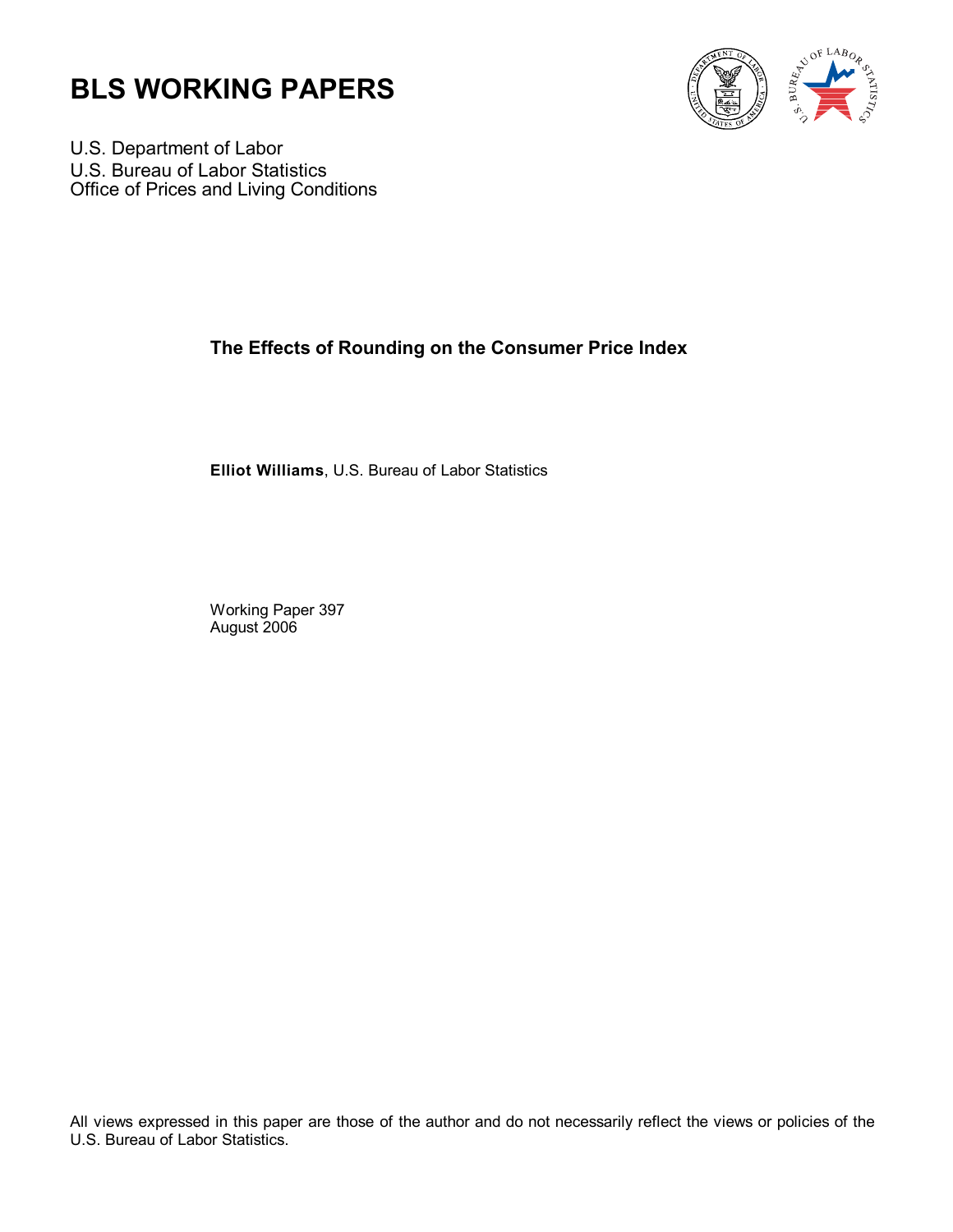# The Effects of Rounding on the Consumer Price Index

Elliot Williams<sup>∗</sup> Division of Price and Index Number Research Bureau of Labor Statistics†

#### Abstract

The Bureau of Labor Statistics rounds the Consumer Price Index (CPI) to a single decimal place before releasing it, and the published CPI inflation series is calculated from those rounded index values. While rounding has only a relatively small effect on the level of the CPI series at present, it can have a significant effect on CPI inflation, the monthly percent changes in the CPI.

This paper estimates the impact of rounding error on the published CPI inflation for both contemporaneous and historical data. Using an unrounded CPI series from January 1986 to July 2005 as a benchmark, I find that published CPI inflation differs from its full-precision counterpart approximately 25% of the time, and that reporting the CPI levels to three decimal places would reduce these discrepancies to under 0.5%. Further, the variance introduced by rounding error is large when compared to the sampling variation in CPI inflation. I find that the BLS could reduce total CPI inflation error variance by 42% by simply reporting more digits in the CPI index, resulting in a significantly more accurate reflection of monthly inflation.

In order to extend these results to the CPI historical series, I derive the distribution of the rounding error component of inflation. From this analysis, it is possible to estimate the probability of large rounding errors for a given CPI level and rounding precision. Three regimes emerge. Before the 1970's inflation, discrepancies due to rounding were both frequent and frequently large relative to the underlying inflation rate. During the inflationary period of the mid-1970's to mid-1980's, both the probability and relative magnitude of discrepancies decrease dramatically. Finally, the last twenty years are characterized by a slowly falling probability of any rounding-induced error, but a roughly constant probability of an error of a given size.

<sup>∗</sup>The author would like to thank David Johnson, John Greenlees, Robert McClelland, and DPINR for helpful comments and feedback on earlier drafts of this paper.

<sup>†</sup>The views expressed in this paper are the author's and do not represent those of the BLS.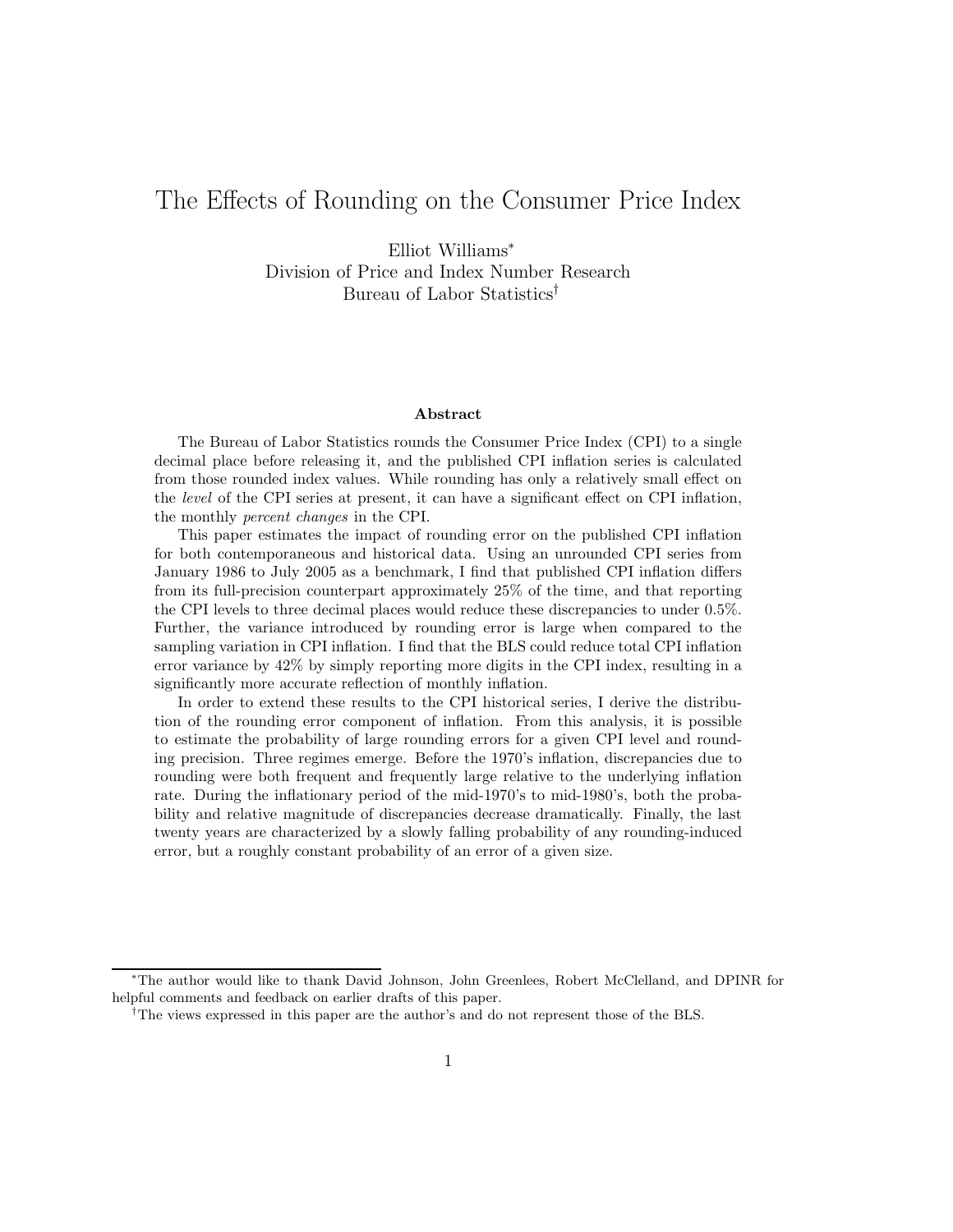#### 1 Introduction

The U.S. Bureau of Labor Statistics rounds the Consumer Price Index (CPI) to a single decimal place before it is publicly released. In 1984, the current index was rebased to 100.0 and it stands near 200 today. Because the index value is so large, one might think that the difference between a CPI of 189.7 and 189.72 would be negligible. However, this is not the case for the percent change between two CPI values, CPI inflation. Because the actual changes in the CPI have been small recently (the rate of inflation has been relatively low) the small differences in rounding up or down can create a significantly misleading picture of monthly price inflation.

And this difference matters in the economy. For instance, this Reuters news article, "Consumer Prices Jump, Spur Inflation Woes," is representative of the impact that the release of the February 2005 index value had, signaling a surprisingly large increase in the rate of inflation to financial markets:

The core CPI, which strips out volatile food and energy costs, rose 0.3 percent. It was the biggest rise in the core rate since September and broke a string of four straight 0.2 percent gains.

Wall Street economists had braced for a milder 0.3 percent rise in overall consumer prices and had expected another 0.2 percent gain outside food and energy.

The report added to financial market inflation jitters and increased speculation the Federal Reserve, which raised credit costs on Tuesday, might step up the pace of its rate rise to keep inflation under wraps.<sup>1</sup>

Both the stock and bond markets moved on the news that the index for all items less food and energy increased from inflating at a steady 0.2% rate to 0.3%, a relatively large growth in the rate of inflation. But in this case, the apparent increase is an artifact of using already-rounded index values to calculate the inflation rate. Calculating the "core" inflation rate using an unrounded CPI index series gives 0.2% instead of 0.3%, and would have constituted essentially no news for inflation projections or bond prices. This paper demonstrates how this can happen and investigates how frequently there is a discrepancy between inflation rates calculated from unrounded and rounded indexes under different possible rounding policies.

While the rounding error in recent month's CPI inflation can cause a passing stir in the financial markets, some effects of rounding are still more marked in the historical CPI series. Plotting the percent changes in the published CPI all-items series with points in addition to the usual lines makes the rounding apparent to the naked eye, as shown in Figure 1.

There is nothing fancy about this plot; each month a percent change is calculated and plotted. The fanning horizontal lines that the eye picks up are evidence of the fact that rounding the original series constrains changes in the level of the CPI to integer multiples

<sup>&</sup>lt;sup>1</sup>Source: "Consumer Prices Jump, Spur Inflation Woes", Reuters, March 24, 2005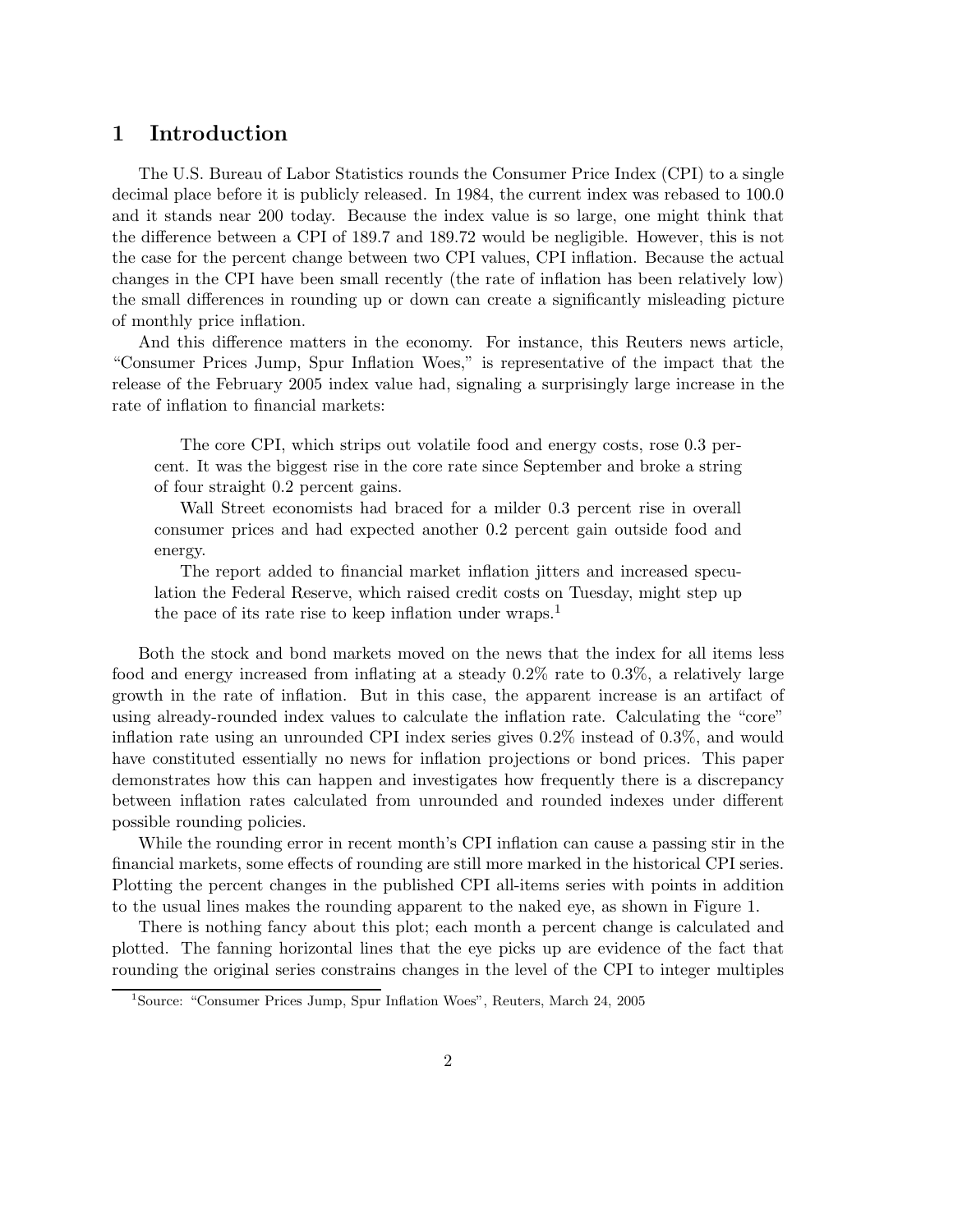Figure 1: CPI Inflation



of 0.1. The post-rounding percentage changes are thus integer multiples of 0.1 divided by the level of the CPI in the beginning period. The horizontal lines which appear in the series correspond exactly to  $\{\ldots, -0.2, -0.1, 0.0, 0.1, 0.2, \ldots\}/CPI_t$ .

Figure 2 demonstrates this fact by overlaying the plot of points with lines corresponding to the different allowed rounded CPI inflation values in the historical 1984-base-year series. One can see that all of the percent changes in the reported series line up nicely, as they must.

Without doing any math, some features of the percent difference series are immediately apparent. Inflation takes on discrete values, which widen apart as the level of the CPI decreases. In the period between 1955 and 1970, inflation took on one of four values, and only two of them with any regularity. The most you can say about this period from the rounded data is that monthly inflation was at an annualized rate somewhere between  $0\%$ and 5%. Gradual inflation, especially in the earlier part of the series, is replaced with months of zero inflation followed by months with too-large inflation. This effect is visible on inspection; too many of the earlier months in the series register zero inflation. Over all the postwar data, 19.5% of the monthly changes are exactly zero. And each month that is rounded down to zero is offset by other months which are rounded upwards by the same amount. Thus rounding tends to inflate the time-series variance of inflation, making it appear that monthly inflation was swinging wildly during the period, when in fact it was relatively calmer.

In recent times, rounding error significantly increases the variability of CPI inflation.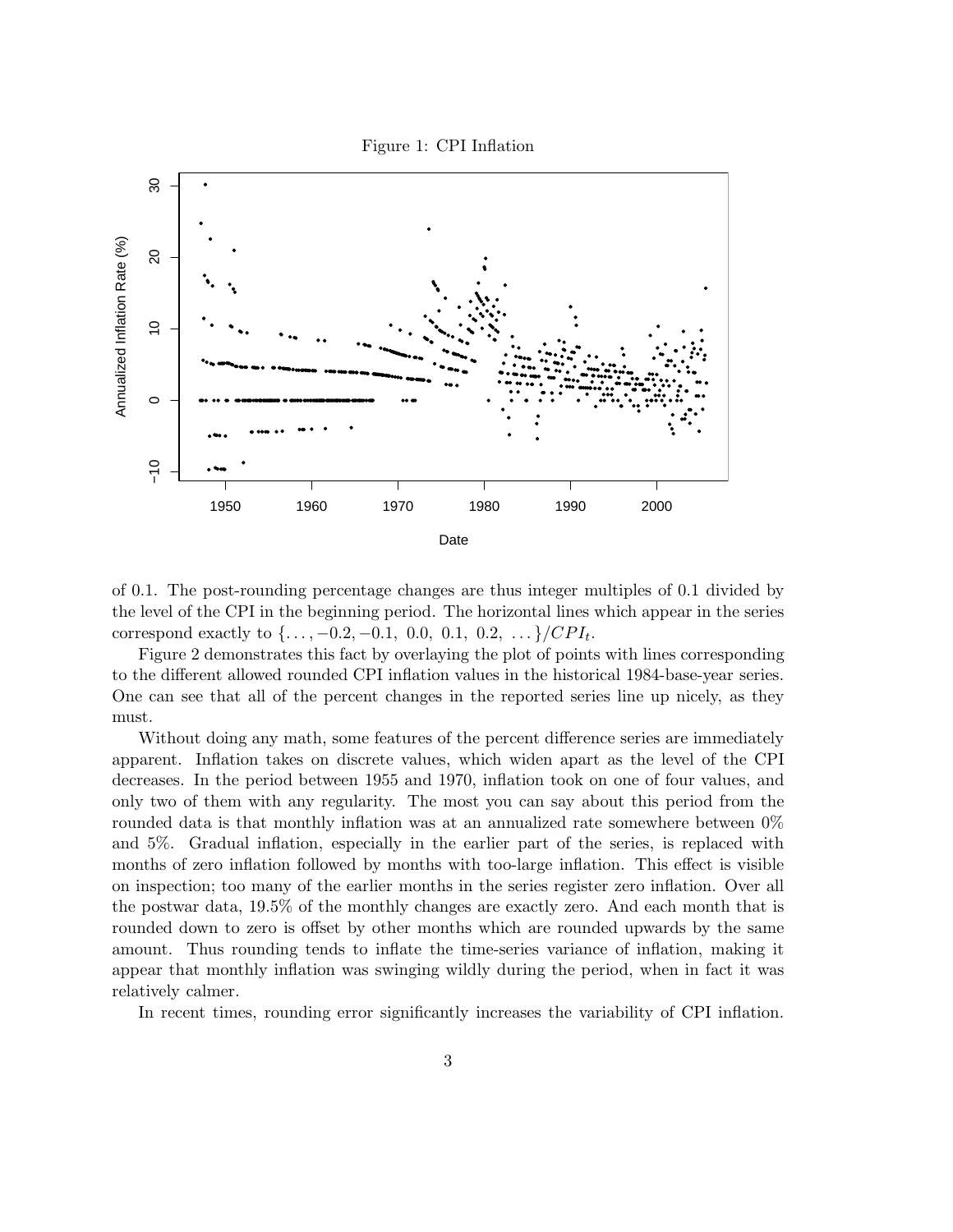

Figure 2: CPI Inflation: Over-plotted with Allowed Levels

Because the BLS now collects a very large number of prices for goods and services every month, the sampling variation of CPI inflation is very small, on the order of 0.0036% monthly. Unfortunately, as shown below, rounding error adds an additional 0.0026% error variance to the reported figures – an additional 72%. In the case of monthly CPI all-items inflation, the current BLS rounding policy is obscuring a reliably estimated figure.

The picture of rounding in CPI inflation is not entirely bleak, however. In the long run, the rounding errors do average out, so rounding is not a source of long-term bias in the CPI. Rounding is also a less important source of error in the annual inflation series than the monthly series, because the average of twelve rounding errors is closer to zero than a single error, and the magnitude of a year's inflation (for most years) is larger than the magnitude of a single rounding error. Moreover, the BLS still makes a series in the 1967 base-year available, which is less subject to rounding error due simply to the fact that the index values are larger, and thus rounding to the tenths place is a smaller relative error. And finally, one could in principle calculate a more accurate monthly inflation series by going back to the original publications (when the values were higher because the series had not yet been rebased) and converting them to current values, retaining the extra precision.

Nevertheless, for short-run inflation using the current CPI series, the choice of rounding to the first decimal place has profound effects on the accuracy of contemporaneous and historical data. Section 2 details how the CPI series are rounded, and demonstrates by example how discrepancies can arise. Section 3 examines the effects of rounding error on recent inflation data for which an unrounded counterpart is available. Section 4 mathemat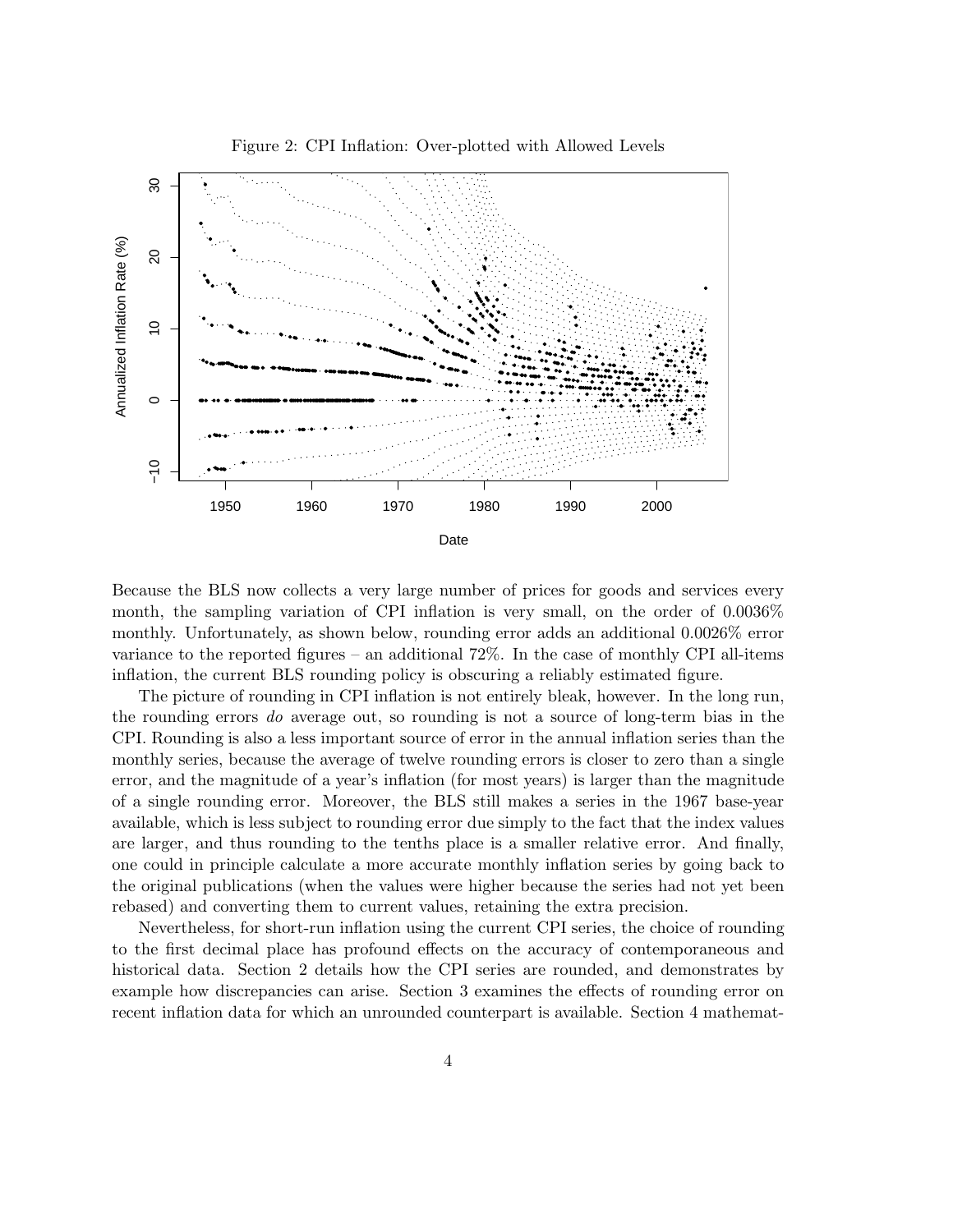ically analyzes the effect of rounding error to extend these results to the entire historical CPI data series. Section 5 concludes.

## 2 Rounding the CPI

The BLS long ago standardized on one decimal place as the precision level to report all of its CPI series. Both the level of the CPI and the percent change in the CPI are rounded to the tenths place before being released to the public as official statistics. However, because the BLS desires to have the released inflation series match the released index series, CPI inflation is calculated from the rounded CPI index values. Figure 3 illustrates the way CPI inflation is calculated.

Figure 3: CPI Rounding Procedures



Notice that the final inflation figure has been rounded twice, once before taking a percent difference to calculate inflation and once afterward. The two stages of rounding the CPI inflation series have qualitatively different effects.

The final stage of rounding merely shortens the figure and provides a signal of how much confidence the BLS has in the inflation estimate. Indeed, it is possible to motivate the choice of rounding the inflation rate to the nearest 0.1% by appealing to the BLS's estimates of the sampling variation in the CPI. Approximate 95% confidence intervals can be constructed around the reported inflation figure by adding or subtracting  $0.12\%$ <sup>2</sup>. Thus when the BLS reports a value of 0.2%, one can be 95% confident that the true value lies between approximately 0.1% and 0.3%. Releasing the final inflation figure with less precision would obscure detail that the BLS measures well, while releasing more precision would give an appearance of more confidence in the inflation estimate than is warranted.

 $^{2}$ See https://www.bls.gov/cpi/cpivar2005.pdf for instance.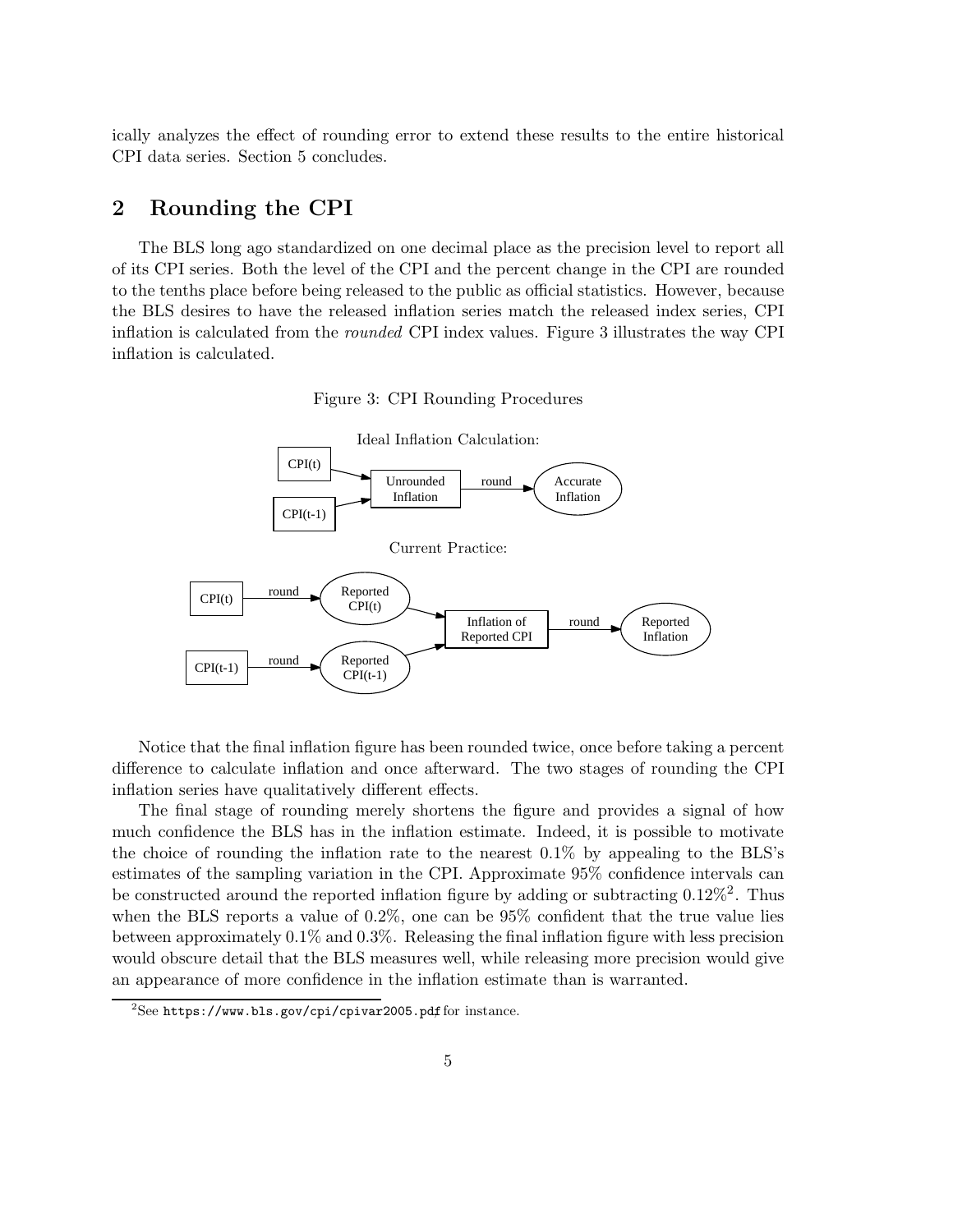The first stage rounding – rounding the CPI index level – is the cause of the troubles documented here. A numerical example can help demonstrate how rounding the CPI index before calculating the inflation rate can result in discrepancies between rounded and unrounded figures; see table 1.

|                          | Unrounded                   | Rounded |             |  |  |
|--------------------------|-----------------------------|---------|-------------|--|--|
|                          | $CPI_t$ $CPI_{t-1}$ $CPI_t$ |         | $CPI_{t-1}$ |  |  |
| $CPI_t$                  | 192.345 192.770 192.3       |         | -192.8      |  |  |
| $\Delta CPL_t$           | 0.425                       |         | 0.500       |  |  |
| $\%\Delta CPL_t$         | 0.425 / 192.770             |         | 0.5 / 192.8 |  |  |
|                          | $= 0.221\%$                 |         | $= 0.260\%$ |  |  |
| Rounded % $\Delta CPI_t$ | $0.2\%$                     |         | $0.3\%$     |  |  |

Table 1: A Demonstration of Rounding Error

The first column in Table 1 corresponds to the ideal inflation calculation method presented above.  $\Delta CPI$ , the change in the CPI, is calculated by subtracting last period's unrounded CPI from this period's unrounded value. This difference is then divided by last period's CPI, and the final result rounded. The second column corresponds to BLS practice – the same procedure is carried out, but starting instead with the rounded CPI values.

Comparing the rounded and unrounded CPI levels, it is evident that they differ only in precision. However the change in the CPI,  $\Delta CPI$ , calculated from the rounded data is different from  $\Delta CPI$  calculated from the unrounded data. This discrepancy then carries over into the final percent change.

Note here that the difference between the two changes is small relative to the size of the index, and thus the difference between the rounded and unrounded percent changes is relatively small, 0.1%, though not insignificant. For the historical series, the relative size of the errors increases because, while the difference between the rounded and unrounded numbers remains constant as one moves back in time, the level of the index drops. This makes the error in the percent change series larger and larger as the level of the index falls.

For instance, if this example were based on 1960's data when the index level was around 30, one can imagine the unrounded CPI values being 30.345 and 30.770 respectively. The error in the change in levels remains the same at 0.075, while the error in the percent change would be  $0.075/30 = 0.25\%$ , which is twice as large as the average monthly inflation rate in 1960. A rounding error of this size would obscure the actual monthly changes in the inflation rate for a large part of the historical series.

Given that the BLS desires to use rounded indexes to calculate monthly CPI inflation, and desires to report an accurate statistic to 0.1% precision, how many digits should it retain in the CPI levels series? How often do the reported BLS inflation numbers differ from a measure of inflation calculated with the unrounded CPI figures? When the figures do differ, by how much? What effect does rounding the CPI levels have on the error variance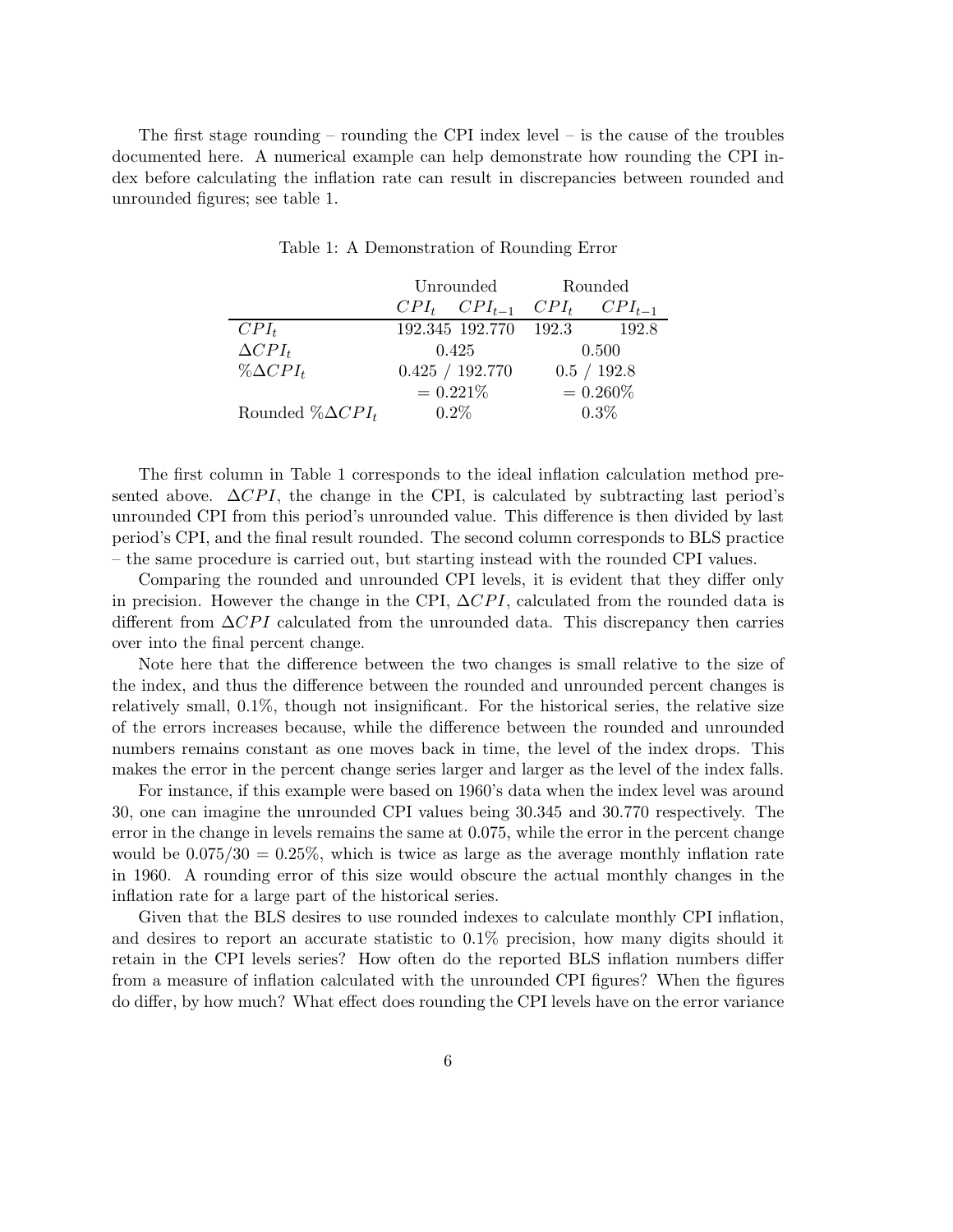of inflation?

To answer these questions, this paper takes two paths. Where rounded CPI data are available, I compare the published CPI inflation values to those calculated before rounding and ask how often they match at the reported level of precision. To address the frequency and magnitude of these differences in pre-1986 data, the paper relies on some simple statistical analysis.

# 3 Investigating Different Rounding Policies with Real Data

To construct a measure of inflation which is free from rounding error, this section uses the CPI's Research Database (RDB) index data files. This database includes all of the major indexes from January 1986 to July 2005 at the full level of precision used internally at the BLS. For this paper, the CPI all-items index and its top-level components are considered. Additionally, the information technology and personal computers indexes are included because they have seen rapid declines in price, and are probably the worst case scenario for rounding error in the post-1986 period.

A monthly benchmark inflation series is calculated from the unrounded data and then rounded to the one-tenth of a percent level, as in the ideal method presented above. Copying current and possible BLS procedures, the RDB data is also initially rounded to the one, two, and three decimal places, and inflation rates calculated. The resulting inflation series is then rounded to the tenths place in percentage terms. The only difference between the benchmark and rounded series is in the precision of the first stage of rounding.

Table 2 reports the percentage of the sample for which the inflation rates in the rounded data differ from the benchmark series at 0.1 precision. Results are presented for both the non-seasonally-adjusted series and the seasonally adjusted series (SA). Since the two series are similar but the rounding errors should be independent between the two series, the differences in the percentage estimates give an indication the variability of the estimated percentage.

Table 2 shows that, following the current practice of rounding the CPI index to the tenths place, the derived monthly inflation is materially different from the benchmark inflation rate roughly 25% of the time. This result is basically consistent across the various series, with a few exceptions. The relatively low percentage of differences in the medical and other goods and services indexes are due to the fact that those sectors have seen high inflation over the period 1986-2005, and have large index values for most of the period. Conversely, information technology and personal computers have decreased in price dramatically over the period, and so have very small index values, making the first-stage rounding error large enough to change the monthly inflation rate 75% of the time.

Turn attention to the columns corresponding to retaining two and three decimals in the CPI. By reporting the CPI rounded instead to three decimal places, the frequency of discrepancies between the inflation series can be reduced to nearly zero for most series, save the problematic personal computers series.

If the inflation series created from CPI data rounded to the tenths place differs from the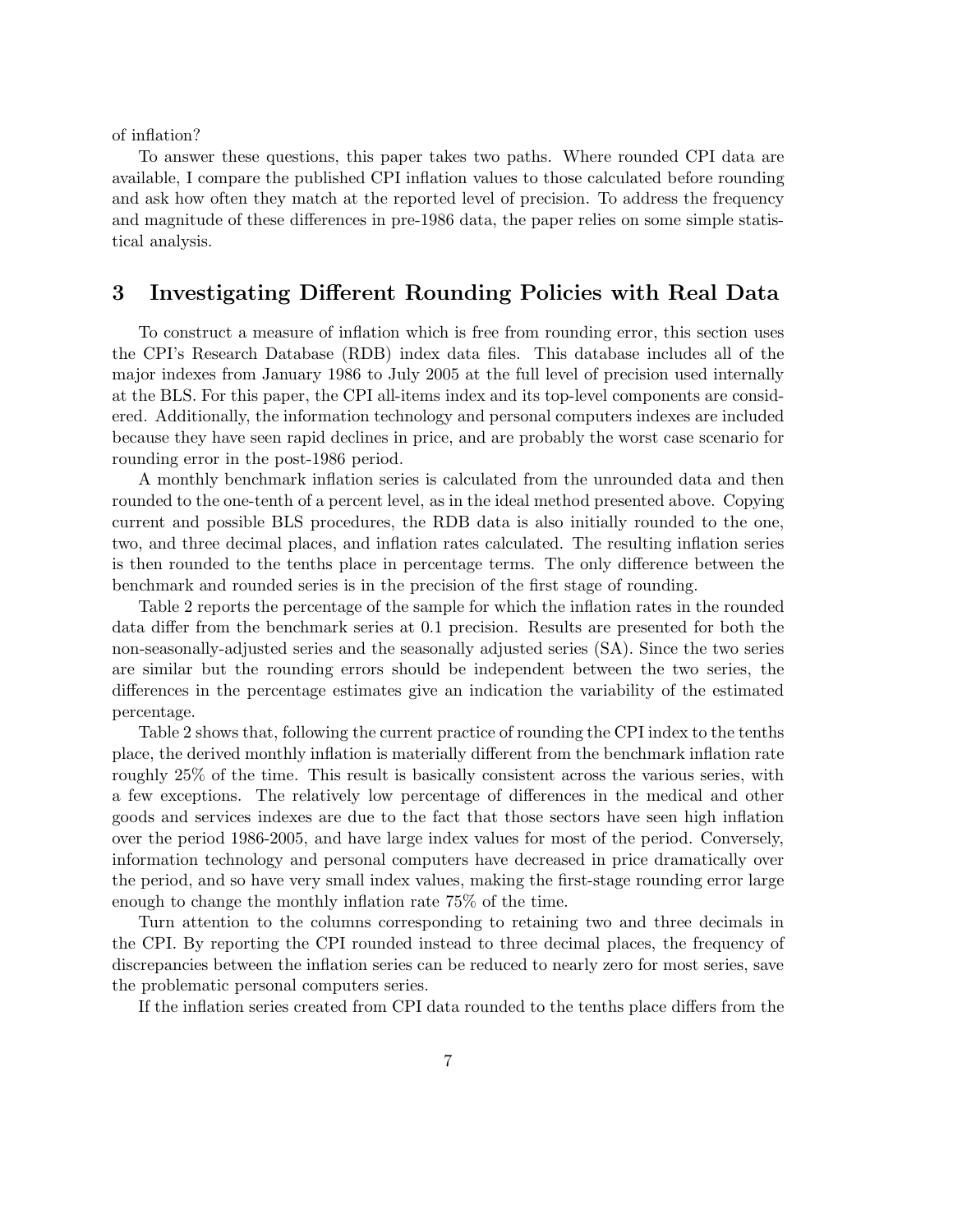|                                | Not Seasonally Adjusted |         |         | Seasonally Adjusted |         |         |  |
|--------------------------------|-------------------------|---------|---------|---------------------|---------|---------|--|
| Index                          | One                     | Two     | Three   | One                 | Two     | Three   |  |
| All Items                      | 26\%                    | 1.7%    | $0.4\%$ | 24\%                | $0.9\%$ | $0.0\%$ |  |
| Food                           | 23\%                    | 1.7%    | $0.0\%$ | 17%                 | $0.9\%$ | $0.0\%$ |  |
| Energy                         | 32%                     | $4.3\%$ | $0.4\%$ | 30%                 | $2.1\%$ | $0.4\%$ |  |
| All Items Less Food and Energy | 25%                     | $1.3\%$ | $0.4\%$ | $16\%$              | $3.4\%$ | $0.9\%$ |  |
| Apparel                        | 27%                     | 1.7%    | $0.9\%$ | 26\%                | 1.7%    | $0.0\%$ |  |
| Education and Communication    | $35\%$                  | $3.3\%$ | $0.0\%$ | 37%                 | $2.0\%$ | 0.7%    |  |
| Food and Beverages             | 21\%                    | 1.7%    | $0.0\%$ | $16\%$              | $3.0\%$ | $0.0\%$ |  |
| Other Goods and Services       | 13%                     | 1.3%    | $0.0\%$ | 13\%                | $2.1\%$ | $0.4\%$ |  |
| Housing                        | 26\%                    | $3.0\%$ | $0.4\%$ | 19%                 | $0.9\%$ | $0.0\%$ |  |
| Medical                        | 13%                     | $0.9\%$ | $0.0\%$ | 12%                 | 2.1%    | $0.0\%$ |  |
| Recreation                     | 23\%                    | $3.3\%$ | $0.7\%$ | 24\%                | 3.3%    | $1.3\%$ |  |
| Transportation                 | 26\%                    | $2.1\%$ | $0.4\%$ | 24\%                | $2.1\%$ | $0.0\%$ |  |
| Information Tech               | 57%                     | 10.3%   | $0.0\%$ |                     |         |         |  |
| Personal Computers             | 75%                     | 18.7%   | $2.2\%$ |                     |         |         |  |

Table 2: Percentage Inaccurate Monthly CPI Inflation Values by Precision

benchmark series roughly 25% of the time, by how much is it off? Fortunately, the rounded data is precise enough that the difference is always limited to  $+/-0.1\%$  from 1986 to the present. In recent times, however, monthly inflation rates have been around 0.2%, which makes the rounding error as a percentage of the actual monthly change quite large indeed. Table 3 summarizes the distribution of the magnitude of the rounding errors relative to the unrounded inflation rate for the all-items index.

Reading the first column of Table 3, one sees that of the 234 total observations of the rounded CPI all-items inflation, 19 of them (8.1%) are in error by between 25% and 50% of the magnitude of the unrounded monthly change. Summing down the columns, one can see that 62 observations (25.5%) differ by more than 5% of the benchmark inflation rate. 19% of the time, the reported CPI inflation value is differs from the benchmark inflation rate by 25% or more. More than 6% of the time, inflation derived from the CPI rounded to one decimal place is off by 100% or more.

Reading across Table 3, one can see that raising the initial level of rounding to the hundredths place eliminates all of the gigantic relative errors. Reporting the index rounded to the thousandths place would reduce the frequency of discrepancies to under 1%, and the magnitude of the error would be greatly reduced.

An alternative measure of the importance of rounding error for CPI inflation is to compare rounding error variance with the intrinsic sampling error variance. Sampling error arises because the BLS is unable to collect all prices on all goods in the market and instead takes a sample of these prices. The BLS takes great pains to assure that the sample of prices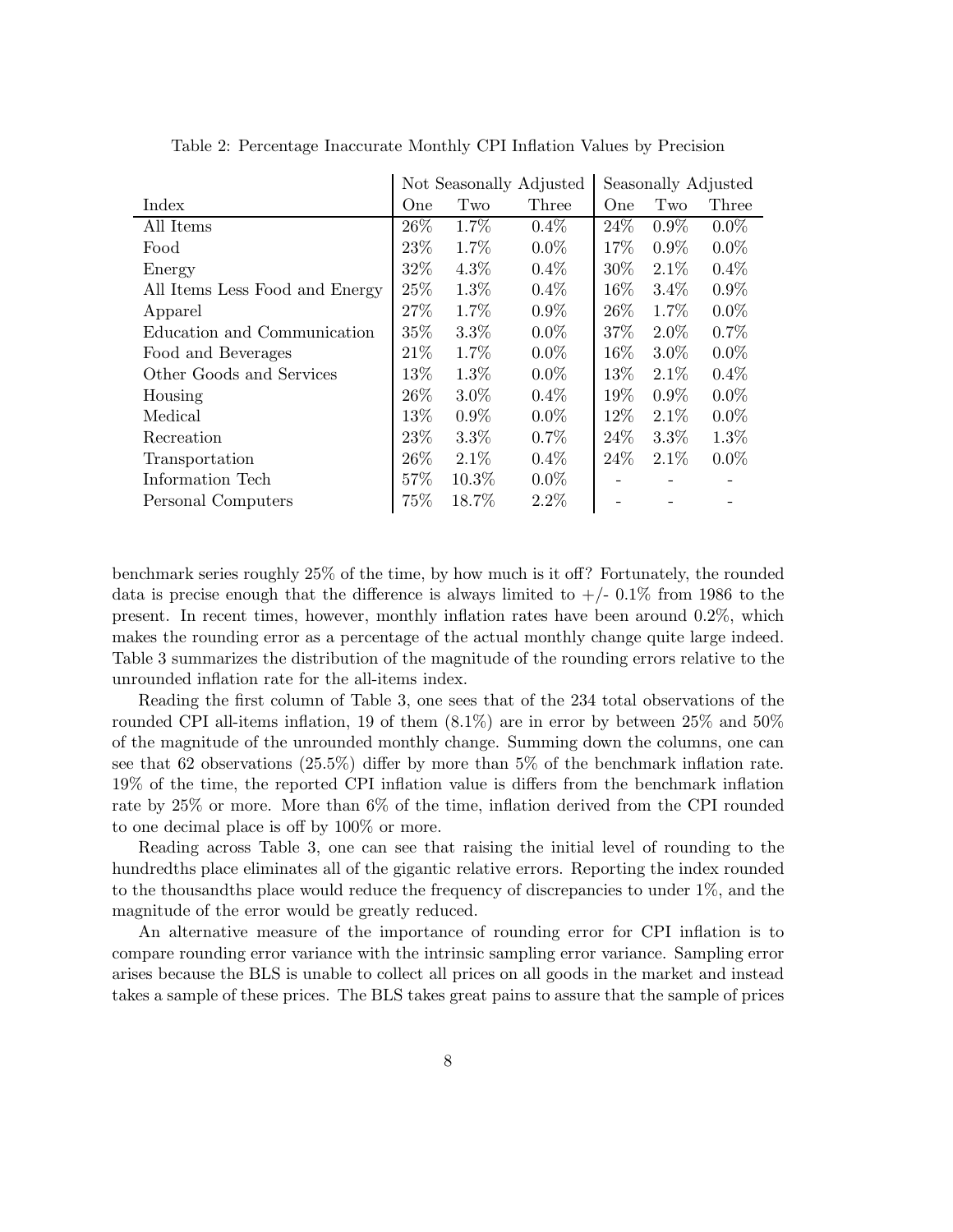|                                | Error Count (Percentage): |            |            |            |              |            |  |
|--------------------------------|---------------------------|------------|------------|------------|--------------|------------|--|
| Relative Errors                | One Digit                 |            | Two Digits |            | Three Digits |            |  |
| $0\% - 5\%$                    | 172                       | $(73.5\%)$ | 230        | $(98.3\%)$ | 233          | $(99.6\%)$ |  |
| $5\% - 15\%$                   |                           | $(0.4\%)$  | $\theta$   | $(0.0\%)$  | 0            | $(0.0\%)$  |  |
| $15\% - 25\%$                  | 11                        | $(4.7\%)$  | 3          | $(1.3\%)$  | 1            | $(0.4\%)$  |  |
| $25\% - 50\%$                  | 19                        | $(8.1\%)$  |            | $(0.4\%)$  | 0            | $(0.0\%)$  |  |
| $50\% - 100\%$                 | 16                        | $(6.8\%)$  | 0          | $(0.0\%)$  | 0            | $(0.0\%)$  |  |
| $100\% - 200\%$                |                           | $(3.0\%)$  | 0          | $(0.0\%)$  | 0            | $(0.0\%)$  |  |
| $>$ 200%                       | 8                         | $(3.4\%)$  | $\theta$   | $(0.0\%)$  |              | $(0.0\%)$  |  |
| Sample size: 234 observations. |                           |            |            |            |              |            |  |

Table 3: Density of Relative Errors in CPI All Items Inflation

collected reflects the universe of possible prices, and reports an estimate of error variance due to this sampling procedure. Currently, the monthly sampling error variance of all-items CPI inflation is around 0.0036%.

The sampling error variance estimates were created using unrounded figures, so adding rounding error to the CPI increases the variance of the reported inflation series relative to an unrounded series. Table 4 demonstrates that error variance due to rounding accounts for approximately 72% of the reported inflation series' total error variance. Reducing the rounding error variance would reduce the total error variance by 42%.

|  |  | Table 4: Decomposition of Error Variance of CPI Inflation |  |  |  |  |  |  |  |  |  |
|--|--|-----------------------------------------------------------|--|--|--|--|--|--|--|--|--|
|--|--|-----------------------------------------------------------|--|--|--|--|--|--|--|--|--|

|                                             | Decimals Reported |            |                                   |  |  |  |
|---------------------------------------------|-------------------|------------|-----------------------------------|--|--|--|
|                                             |                   |            | One Digit Two Digits Three Digits |  |  |  |
| Sampling Error Variance   0.0036\%          |                   | $0.0036\%$ | $0.0036\%$                        |  |  |  |
| Rounding Error Variance   0.0026\%          |                   | $0.0002\%$ | $0.0000\%$                        |  |  |  |
| Total Error Variance $\vert 0.0062\% \vert$ |                   | $0.0038\%$ | $0.0036\%$                        |  |  |  |

### 4 Mathematical Analysis

To get a better feel for how rounding error affects the historical inflation record further back into the past, one would like to undertake the same experiments as above, comparing the percent changes in unrounded figures to their rounded counterparts. Unfortunately, the BLS doesn't produce a full-precision historical series. Instead, I turn to a mathematical analysis, which is in some sense approximate, but provides additional insight that the data alone could not supply. The analysis which follows parallels the steps the BLS takes in producing the CPI inflation figures as summarized above.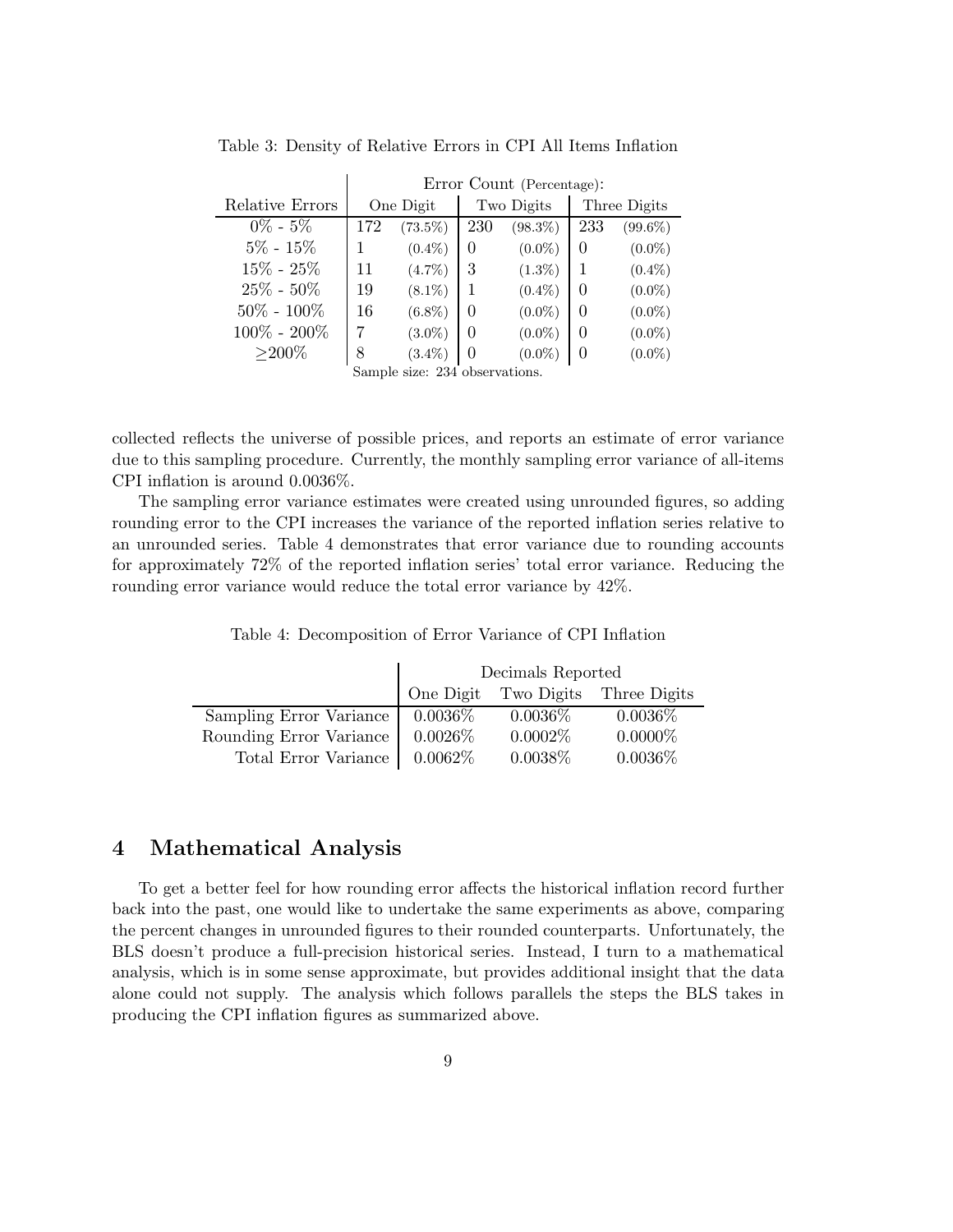Given a rounded CPI index value, one knows a range in which the true (unrounded) CPI value must lie, but doesn't know the value of the digits which have been rounded away. For instance, if the reported CPI level is 145.2, the true value can lie anywhere between 145.15 and 145.25 with equal likelihood. The true and rounded levels can differ by one half of the precision in either way,

$$
CPI_t = CPI_t^* + \epsilon_t,
$$
  

$$
\epsilon_t \sim U(-\delta/2, \ \delta/2),
$$

where  $CPI_t$  is the rounded CPI level in month t,  $CPI_t^*$  is the unrounded value, and the  $\epsilon$ 's are independent, uniformly-distributed random variables which take values between plus or minus one-half the first-stage rounding precision,  $\delta$ .

After rounding the CPI levels, the difference between two adjacent month's values are calculated:

$$
\Delta CPI_t \equiv CPI_t - CPI_{t-1}
$$

$$
= CPI_t^* + \epsilon_t - CPI_{t-1} - \epsilon_{t-1}
$$

$$
\equiv \Delta CPI_t^* + \Delta \epsilon_t,
$$

where  $\Delta CPI_t^*$  is defined as the difference between the two unrounded values, and  $\Delta \epsilon_t$  is defined as the difference between the two errors.

Next, the percent change is calculated by dividing through last period's CPI value,

$$
\frac{\Delta CPL_t}{CPI_{t-1}} = \frac{\Delta CPL_t^*}{CPI_{t-1}} + \frac{\Delta \epsilon_t}{CPI_{t-1}},
$$

and then the resulting percent change is rounded again, this time at the final precision level,  $\alpha$ , which is 0.1% in our example:

$$
\frac{\Delta CPI_t}{CPI_{t-1}} = \frac{\Delta CPI_t^*}{CPI_{t-1}} + \frac{\Delta\epsilon_t}{CPI_{t-1}} + \nu_t,
$$
  

$$
\nu_t \sim \mathcal{U}(-\alpha/2, \ \alpha/2).
$$
 (1)

Equation 1 shows that the reported CPI inflation figure is the sum of three terms: the true CPI inflation figure,<sup>3</sup> plus the first-stage rounding error scaled by the CPI, plus the second-stage rounding error. The two error terms are qualitatively different. As the level of the CPI increases, the first-stage rounding error matters less and less,  $\Delta \epsilon_t / CPI_{t-1}$  gets smaller and smaller, while  $\nu_t$  stays of the same magnitude. Conversely, as is made obvious in the plots of inflation above, the first-stage rounding term increases in size as the value of the CPI shrinks moving backward in time. Alternatively, if the BLS increased rounding precision in the reported CPI,  $\Delta \epsilon_t$  would be smaller and smaller, leaving only the final rounding error difference between the true and rounded inflation values.

<sup>&</sup>lt;sup>3</sup>This term is not really the true inflation rate,  $\frac{\Delta CPI_t^*}{CPI_{t-1}^*}$ , but the difference between this term and the true inflation rate is negligible compared to the two rounding errors. The analysis here takes  $\frac{\Delta CP I_t^*}{CP I_{t-1}^*} = \frac{\Delta CP I_t^*}{CP I_{t-1}^* + \epsilon_t}$ as the true inflation for simplicity.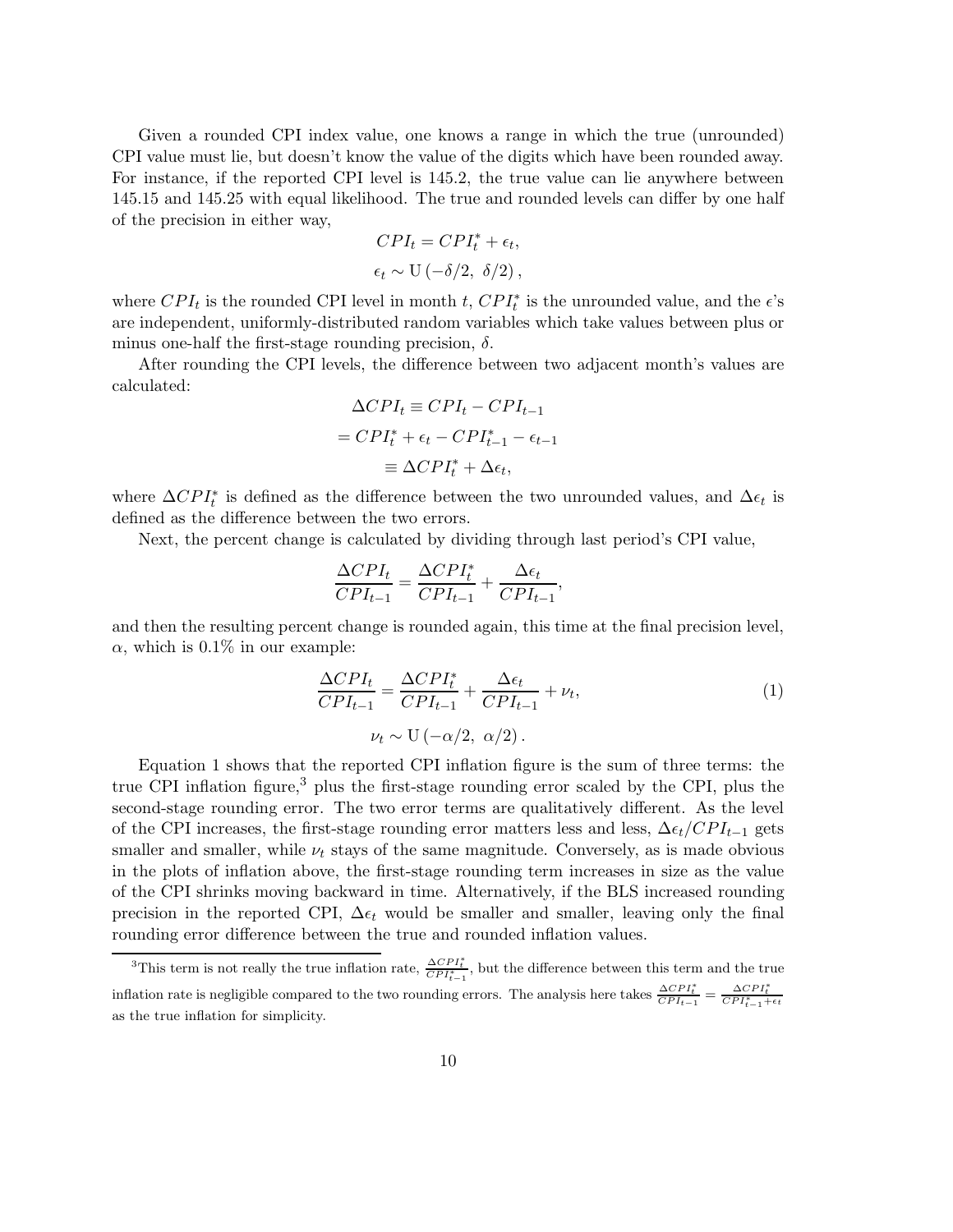Now we are prepared to answer the question analytically which was previously posed to the data, how frequently does the total difference between the reported percent change and the true percent change cause the reported inflation rate to differ? That is, we wish to know

$$
\text{Prob}\left(\left|\frac{\Delta\epsilon_t}{CPI_{t-1}} + \nu_t\right| > \frac{\alpha}{2}\right). \tag{2}
$$

For a given first-stage precision,  $\delta$ , and a given desired final precision,  $\alpha$ , and at a given CPI level, equation 2 can be evaluated by computer simulation as follows. Draw two uniform random numbers from the interval  $(-\delta/2, \delta/2)$ , subtract one from the other, and divide the difference by the CPI value. Add to this difference a third uniform number drawn from the interval  $(-\alpha/2, \alpha/2)$ , and compare the result with  $\alpha/2$ . If this procedure is repeated many times, the average number of times that the absolute value of this sum exceeds  $\alpha/2$ will be equal to the probability of a first-stage rounding error resulting in an wrong inflation report. The results of repeating this simulation, with 1,000,000 repetitions per CPI level, are presented in Figure 4.

Figure 4: Probability of an Inaccurate Percent Change due to Rounding



Note: Plotted points mark the CPI values in the 1984 base-year series for January of selected years.

One can see from the graph that extending the number of digits precision at which the CPI is reported will go a long way toward reducing the probability of rounding errors affecting the final result. For example, for an index value of 100, there is a 33% chance of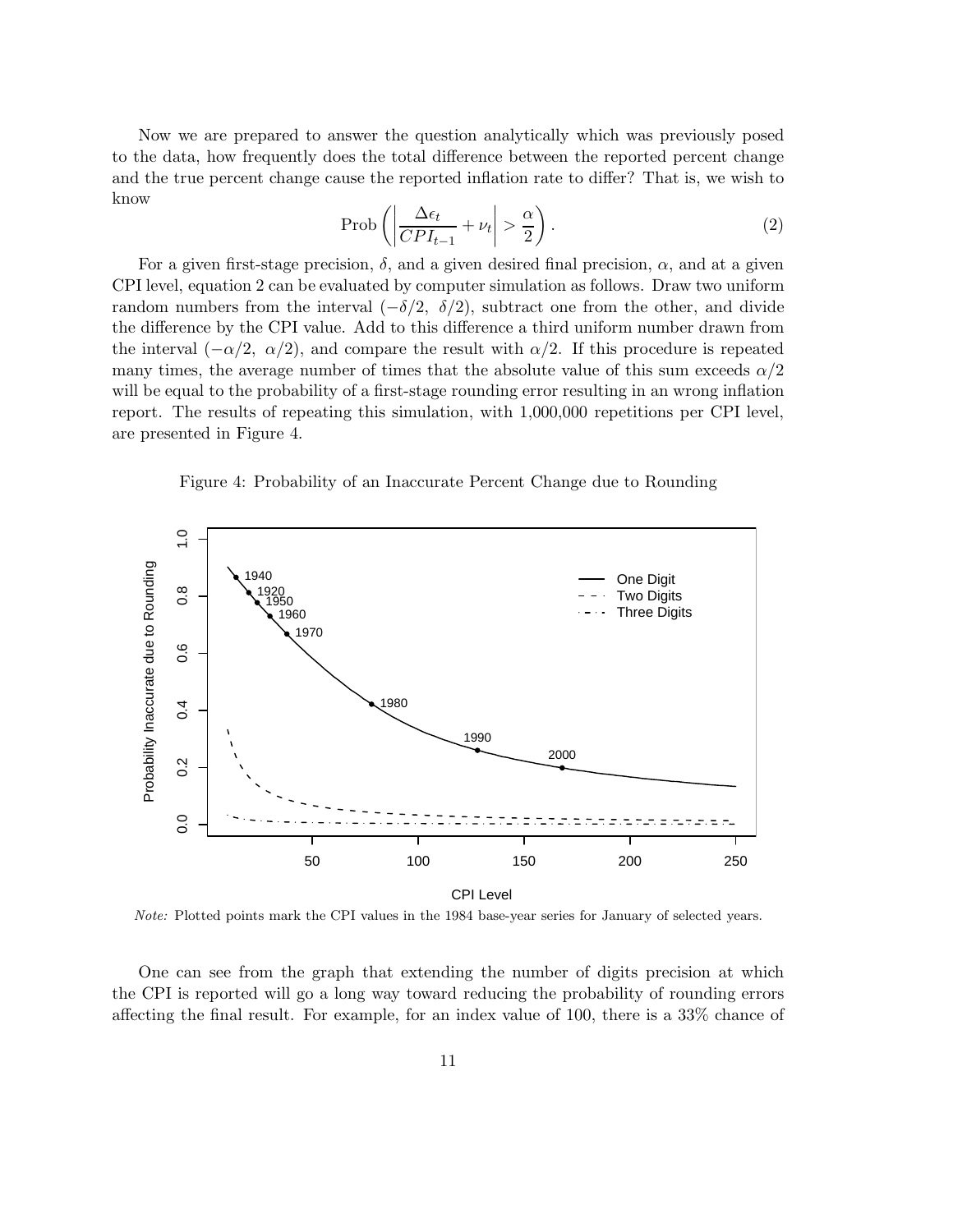an different figure when the series is rounded to one decimal place. The probability drops to 3.3% for two digits, and 0.36% for three digits. For an index value of 50, the chances are 58%, 6.7%, and 0.64% respectively. For reference the January CPI values for select years are plotted on the graph. One can see that the reported series should differ from the benchmark series more than 60% of the time prior to 1970.

Note from equation 2, however, that the only way to guarantee a CPI inflation series which is entirely free of rounding error is to not round the CPI levels at all before taking the percent change. Not rounding at all corresponds to  $\Delta \epsilon = 0$ . Since the second-stage rounding error,  $\nu_t$ , is between  $-\alpha/2$  and  $\alpha/2$ , the probability that its absolute value exceeds  $\alpha/2$  is exactly zero. Conversely, any first stage rounding makes this probability greater than zero. Intuitively, when the second-stage rounding error is very close to being as large as it can be,  $\alpha/2$ , even a tiny first-stage error can push it over the edge, and the inflation figure will round the wrong way.

As with the real-data experiment above, we can also ask how big the rounding errors are relative to monthly inflation rates for the historical series. That is, we can estimate the distribution of

$$
r_t^* = \frac{\left| \frac{\Delta \epsilon_t}{CPI_{t-1}} + \nu_t \right|}{\frac{\Delta CPI_t^*}{CPI_{t-1}}},
$$

the magnitude of the rounding error relative to the benchmark inflation rate. The numerator can be calculated as in the simulation above, while the denominator is the benchmark inflation rate for the month in question. We can then ask what the relative percent error is as a fraction of the benchmark, or can look at how many errors exceed a given size relative to the true inflation rate.

Unfortunately we don't know the unrounded inflation rate for the denominator in  $r_t^*$ , and the reported inflation rate is unsuitable, which is indeed part of the motivation for this paper in the first place. Because the rounded series contains a (misleadingly) large fraction of months with no change, using the reported inflation series in the denominator results in dividing by zero in many months, exaggerating the relative size of the errors for those months.

For the purpose of showing overall trends in rounding error, I use a smoothed version of the inflation series in place of the "true" inflation rate in the denominator of  $r_t^*$ .<sup>4</sup> For each month, one million samples are taken from the rounding error distribution corresponding to that month's CPI level as in the simulation above. Each of these million simulated errors is divided by that month's smoothed inflation value. The resulting simulated sample of a million values of  $r_t$  should approximate the true distribution of the relative errors very closely.

Figure 5 shows the frequencies of different values of the relative error on one plot. The

<sup>4</sup>Specifically, I use an exponentially-weighted monthly moving average of the reported CPI inflation rate with  $\lambda = 0.05$  which behaves similarly to a 3-year moving average of inflation. Using the annual inflation rate in the denominator still shows significant rounding effects in the early periods, but gives otherwise similar results to the exponentially-weighted average.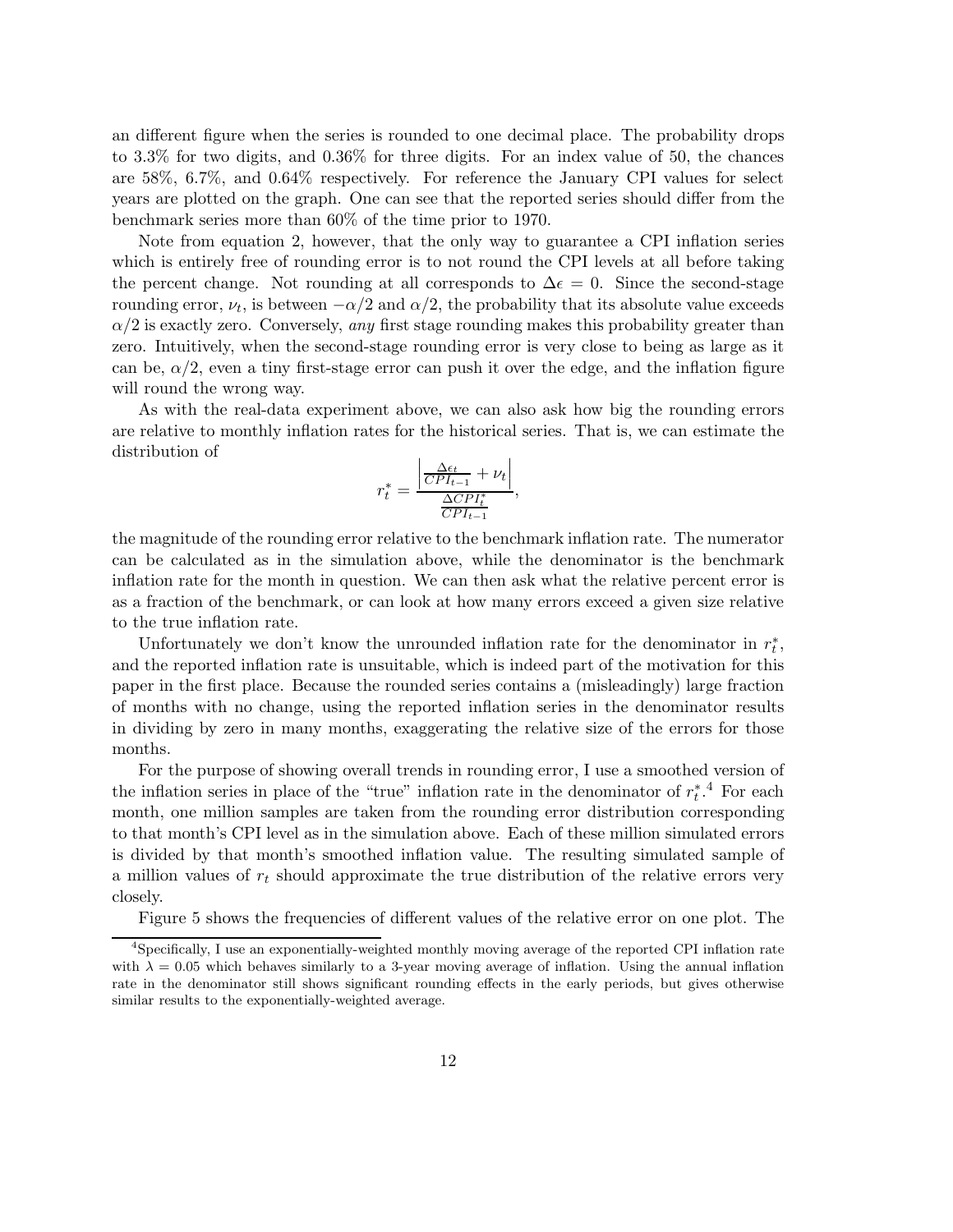topmost line represents the probability that  $r_t > 0$ , or the probability of any discrepancy at all. Consequently, the 0% line corresponds to the simulated results presented in figure 4. For comparison, at the 1990 CPI value of 130, Figure 4 shows that using the rounded CPI to calculate inflation differs from using an unrounded CPI 25% of the time. In Figure 5, for 1990, the chance of a relative error greater than zero percent in magnitude is approximately 25%.



Figure 5: Probability of Relative Errors by Size

The other lines in the figure the probabilities of errors of various sizes relative to the underlying smoothed inflation rate. For instance, in 1990, we see that errors larger than 5% of the true inflation rate occur roughly 15% of the time, and errors larger than 15% of the inflation rate occur very seldom – just around  $2\%$  of the time. In the past, particularly prior to 1975, the errors are not only much more frequent, but the magnitude of the errors relative to the inflation rate are much larger. For instance, through the early 1960's, the reported inflation rate differs from the benchmark roughly 70% of the time, with errors as large as 50% of the inflation rate occurring around 45% of the time. Startlingly, errors larger than the actual inflation rate occur around 20% of the time in the period from 1950 to 1968.

Two opposing tensions underlie the probability distribution of the relative size of the discrepancies due to rounding. On one hand, in modern times the value of the CPI is relatively large, so rounding error should be small as a fraction of the CPI level, and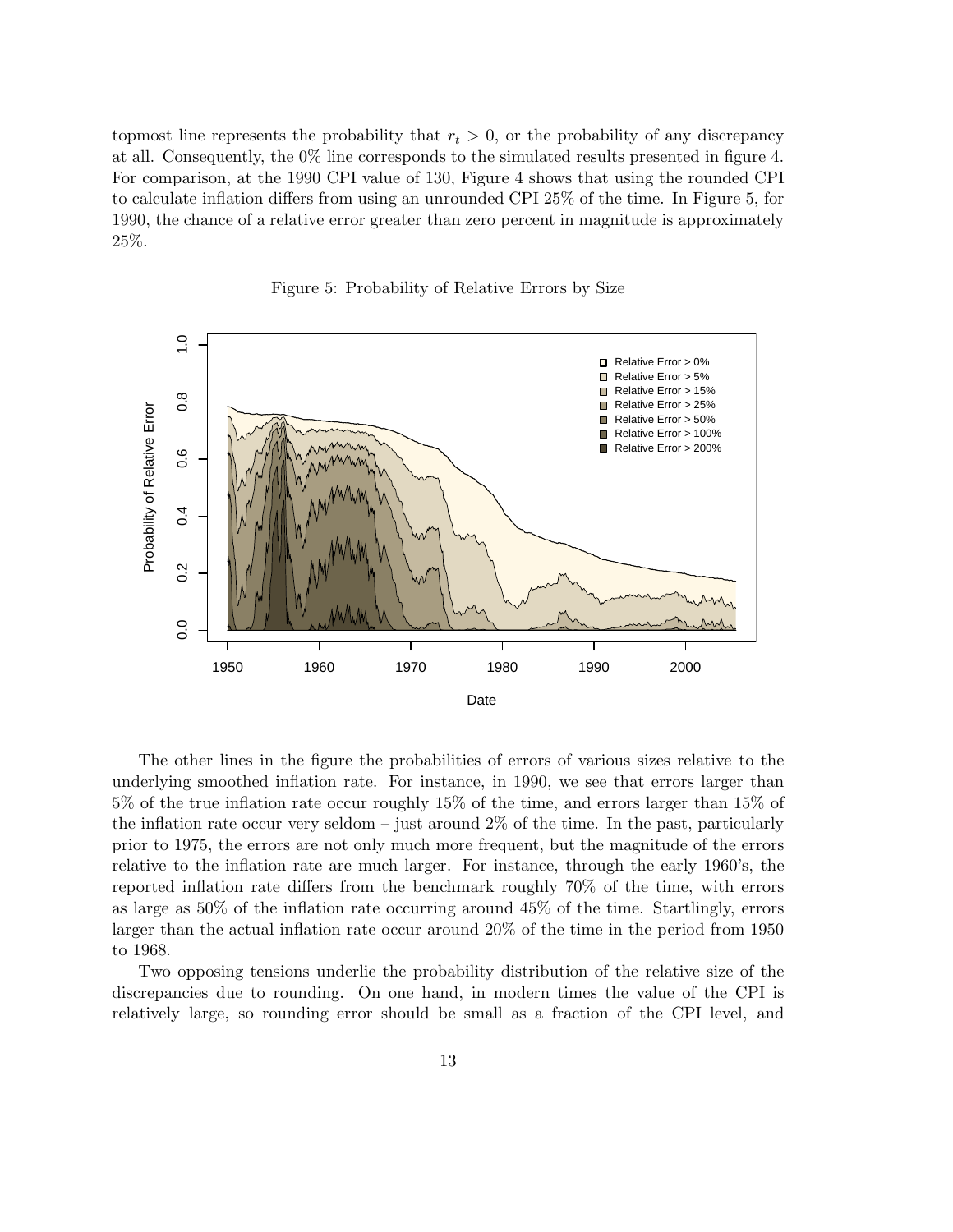consequently differences should be infrequent. At the same time, the rate of inflation decreased through the 1990's so rounding errors, when they do occur, would be expected to be larger relative to an underlying low rate of inflation. Figure 5 shows how the two forces interact. In 1983, the probability of any error was around 35%, while the probability of errors larger than 5% of the inflation rate was around 10%. Because the CPI level increased over the next two decades, the chance of any error decreased to around 20%. But because the CPI level was increasing slowly, the chance of errors greater than 5% of the inflation rate remained virtually constant.

Going backwards in time, one can see that the two forces act in concert. The smaller CPI values pre-1970 lead to a larger probability of discrepancy, at 75%, and the periods of relatively low inflation in the 1950's through 1960's lead to errors which are large relative to the the actual inflation rate. Most errors are larger than 5% of the inflation rate at this time, with errors larger than the inflation rate itself occurring roughly 20% of the time.

The remaining time period, between 1970 and the early 1980's, was characterized by two periods of high inflation. Consequently, we see the level of the CPI rising, and the probability of a rounding error decreasing. At the same time, high monthly inflation rates make the size of errors smaller as a fraction of the inflation rate. One can see the mid-1970's inflation driving the probability of a 25% or larger relative error down from around 20% to nearly 0% over the course of two years. Although the period was horrible for the value of a dollar, it was fantastic for the accuracy of reported inflation statistics.

#### 5 Conclusions and Remarks

This paper demonstrates how rounding a series before calculating its percent changes introduces an additional source of statistical error. Using an unrounded CPI dataset, we find that a representative inflation series differs from an unrounded benchmark approximately a quarter of the time, and that the differences can be large relative to the true underlying inflation rate.

Mathematical analysis and some simulation results demonstrate in more detail how the rounding-induced errors behave with both the the level of the CPI and with the inflation rate over time. Three regimes emerge. Before 1970, both the frequency of errors and their magnitude are large. The mid 1970's and early 1980's inflations cut the probability of a rounding error in half, and lead to the relative errors moderation. In the present period, a high CPI value makes the inflation rate accurate around 75% of the time, but the low underlying inflation rate has kept the probability of errors of a given relative size roughly constant and comparatively moderate. This certainly has implications for inflation research over these earlier periods.

Finally, the take-home message from the real-data experiments in section 3 show that increasing the precision of reported CPI levels would go a long way toward making the errors which arise from rounding error negligible. I show that publishing the CPI to three decimal places, for instance, will reduce the error variance of the CPI inflation series by 42% and will reduce the chance of disagreement between an unrounded index and the reported